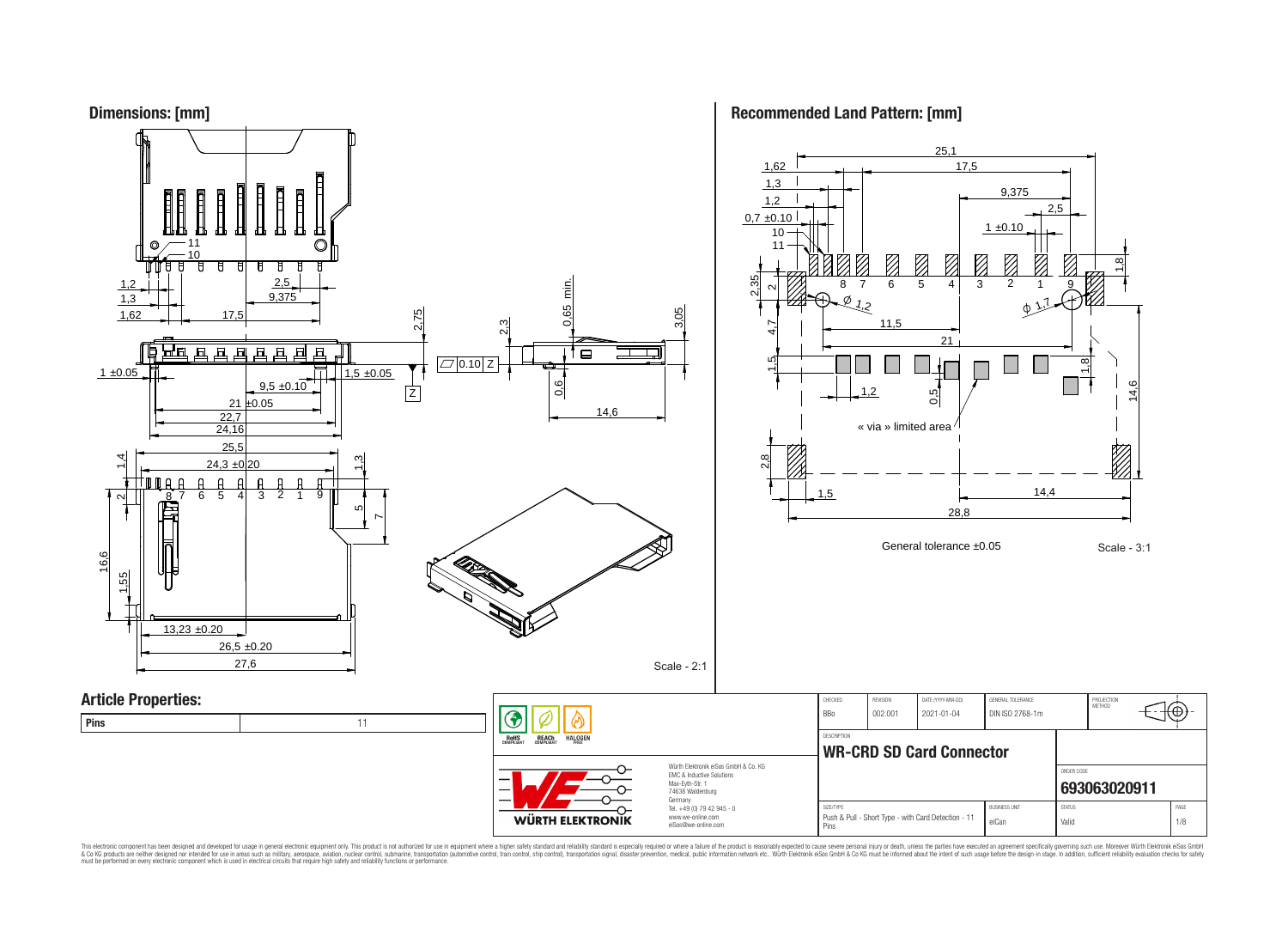| Card detection switch |               | Write protection switch      |       |  |  |  |
|-----------------------|---------------|------------------------------|-------|--|--|--|
| Card removed          | Card inserted | Write Protect   Write enable |       |  |  |  |
| <b>OPFN</b>           | CLOSE         | <b>OPFN</b>                  | CLOSE |  |  |  |
|                       |               |                              |       |  |  |  |

**Card Position:**



CARD WORKING

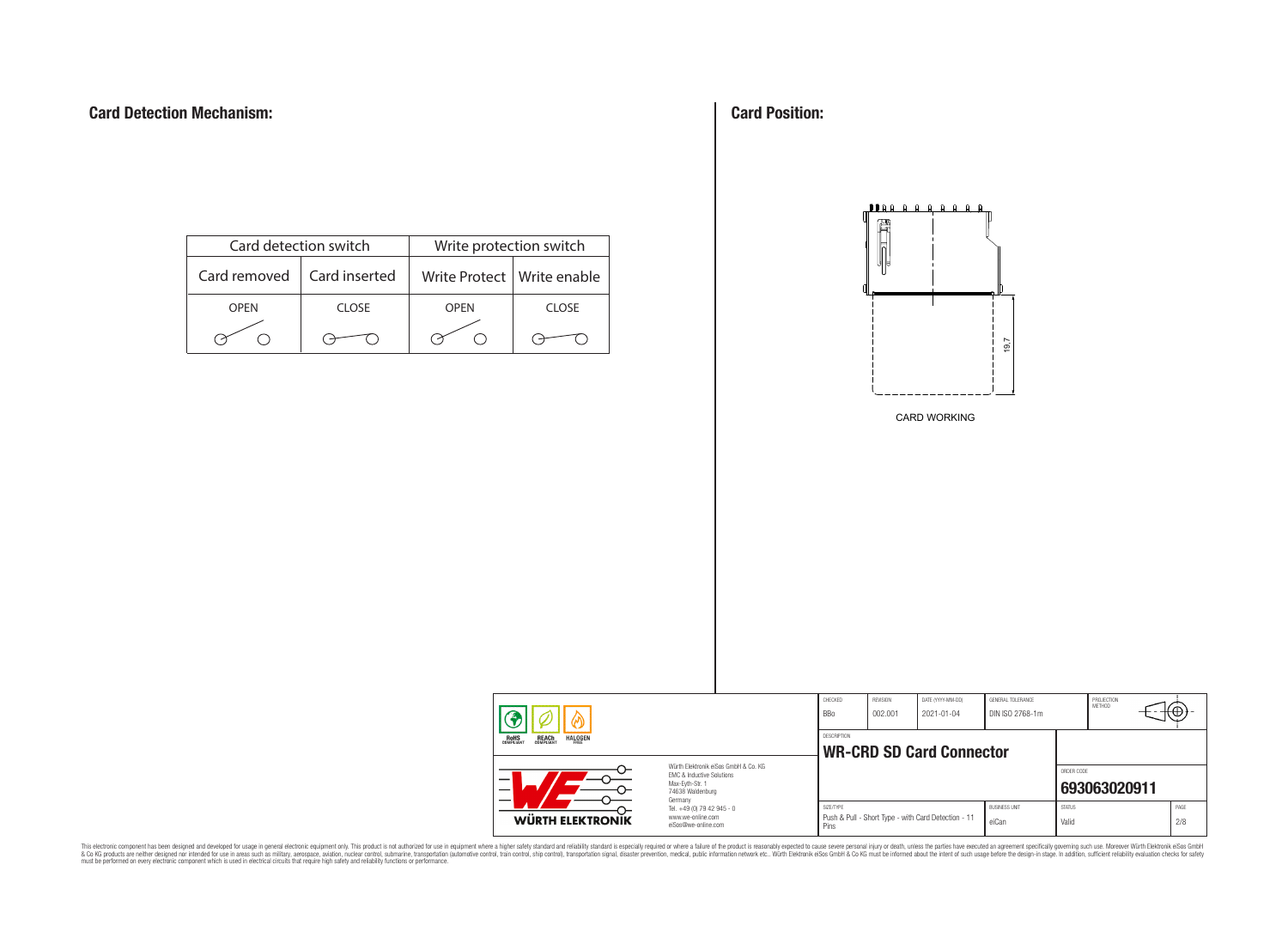## **Pin Assignment:**

| <b>Pin Number</b> | <b>Signal Name</b> | <b>Description</b>           |
|-------------------|--------------------|------------------------------|
|                   | DAT3               | Data Line 3                  |
| $\overline{2}$    | <b>CMD</b>         | Command / Answer             |
| 3                 | Vss1               | Ground                       |
| 4                 | Vdd                | Power Supply                 |
| 5                 | <b>CLK</b>         | Clock                        |
| 6                 | Vss2               | Ground                       |
| 7                 | DAT <sub>0</sub>   | Data Line 0                  |
| 8                 | DAT1               | Data Line 1                  |
| 9                 | DAT <sub>2</sub>   | Data Line 2                  |
| 10                | <b>CD</b>          | <b>Card Detection Switch</b> |
| 11                | WP                 | Write Protection Switch      |

# **General Information:**

**Operating Temperature** -25 up to +85 °C

# **Electrical Properties:**

| <b>Properties</b>            |           | <b>Test conditions</b> | Value | <b>Unit</b> | Tol. |
|------------------------------|-----------|------------------------|-------|-------------|------|
| <b>Rated Current</b>         | ΙR        |                        | 0.5   |             |      |
| <b>Working Voltage</b>       |           |                        | 100   | V(AC)       |      |
| <b>Withstanding Voltage</b>  |           | min                    | 500   | V(AC)       |      |
| Contact Resistance 1)        | R         |                        | 100   | $m\Omega$   | max. |
| <b>Insulation Resistance</b> | $R_{ISO}$ |                        | 1000  | <b>MC</b>   | min. |

1) Pin

## **Certification:**

| <b>RoHS Approval</b>                                         | Compliant [2011/65/EU&2015/863] |  |  |  |
|--------------------------------------------------------------|---------------------------------|--|--|--|
| <b>REACh Approval</b><br>Conform or declared [(EC)1907/2006] |                                 |  |  |  |
| <b>Halogen Free</b>                                          | Conform [IEC 61249-2-21]        |  |  |  |

## **Kind Properties:**

| <b>Durability</b> | 10 000 Mating cycles |  |  |  |  |
|-------------------|----------------------|--|--|--|--|
| Gender            | Socket               |  |  |  |  |
| <b>Type</b>       | Push & Pull          |  |  |  |  |

# **Material Properties:**

| <b>Insulator Material</b>            | PA9T                |
|--------------------------------------|---------------------|
| <b>Insulator Flammability Rating</b> | <b>UL94 V-0</b>     |
| <b>Insulator Color</b>               | <b>Black</b>        |
| <b>Contact Material</b>              | <b>Copper Alloy</b> |
| <b>Contact Plating</b>               | Selective Gold      |
| <b>Contact Type</b>                  | Stamped             |
| <b>Shielding Material</b>            | <b>Copper Alloy</b> |
| <b>Shielding Plating</b>             | Nickel (Ni)         |
|                                      |                     |

| ⋒                                                                                                        |                                                                                   | CHECKED<br><b>BBo</b> | REVISION<br>002.001 | DATE (YYYY-MM-DD)<br>$2021 - 01 - 04$               | GENERAL TOLERANCE<br>DIN ISO 2768-1m |                        | PROJECTION<br>METHOD | ٣Ф,         |
|----------------------------------------------------------------------------------------------------------|-----------------------------------------------------------------------------------|-----------------------|---------------------|-----------------------------------------------------|--------------------------------------|------------------------|----------------------|-------------|
| <b>HALOGEN</b><br><b>REACH</b><br>COMPLIANT<br>ROHS<br>COMPLIANT                                         |                                                                                   | <b>DESCRIPTION</b>    |                     | <b>WR-CRD SD Card Connector</b>                     |                                      |                        |                      |             |
| Würth Flektronik eiSos GmbH & Co. KG<br>FMC & Inductive Solutions<br>Max-Evth-Str. 1<br>74638 Waldenburg |                                                                                   |                       |                     |                                                     |                                      | ORDER CODE             | 693063020911         |             |
| WÜRTH ELEKTRONIK                                                                                         | Germany<br>Tel. +49 (0) 79 42 945 - 0<br>www.we-online.com<br>eiSos@we-online.com | SIZE/TYPE<br>Pins     |                     | Push & Pull - Short Type - with Card Detection - 11 | <b>BUSINESS UNIT</b><br>eiCan        | <b>STATUS</b><br>Valid |                      | PAGE<br>3/8 |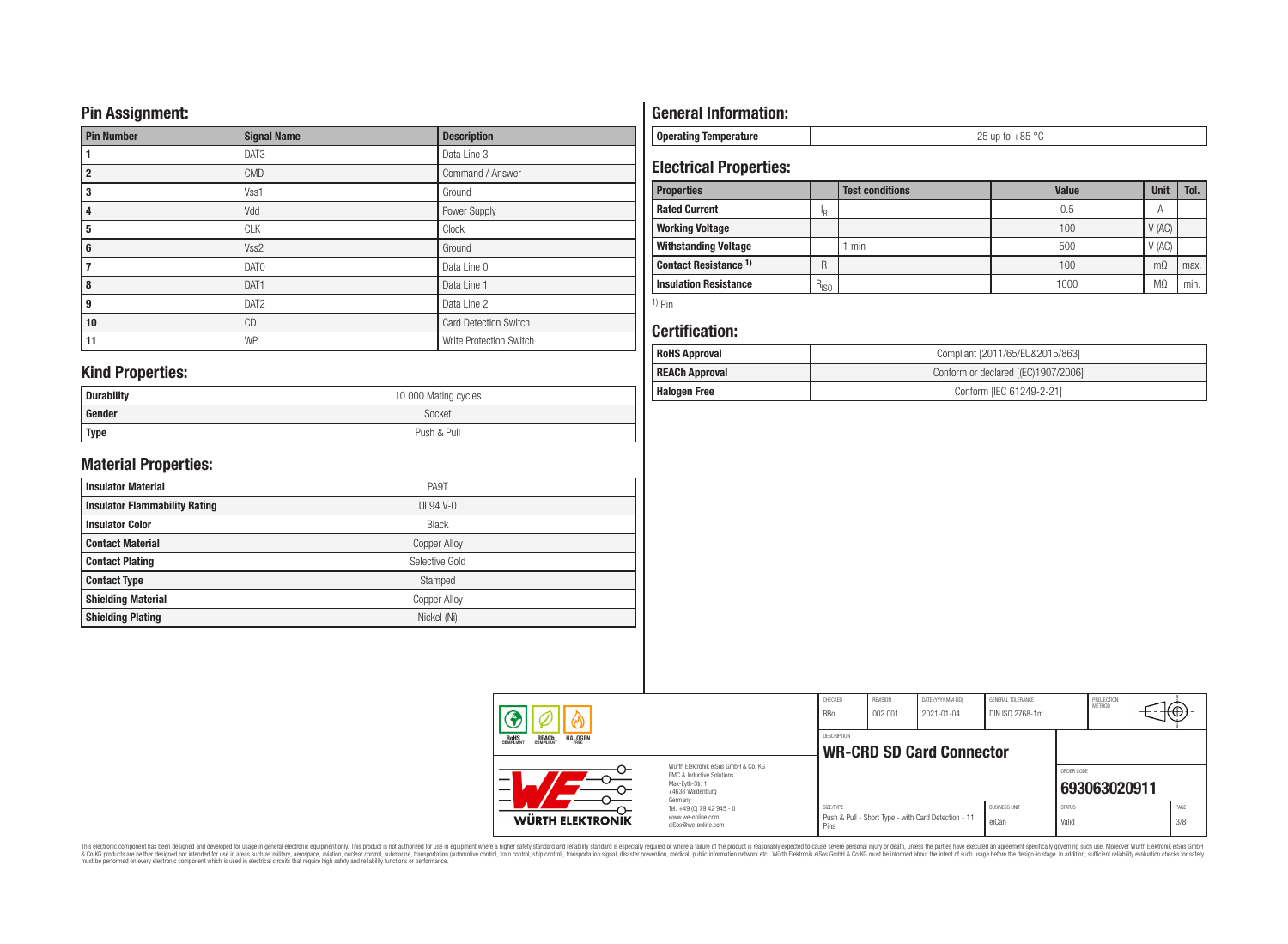

This electronic component has been designed and developed for usage in general electronic equipment only. This product is not authorized for use in equipment where a higher safely standard and reliability standard si espec & Ook product a label and the membed of the seasuch as marked and as which such a membed and the such assume that income in the seasuch and the simulation and the such assume that include to the such a membed and the such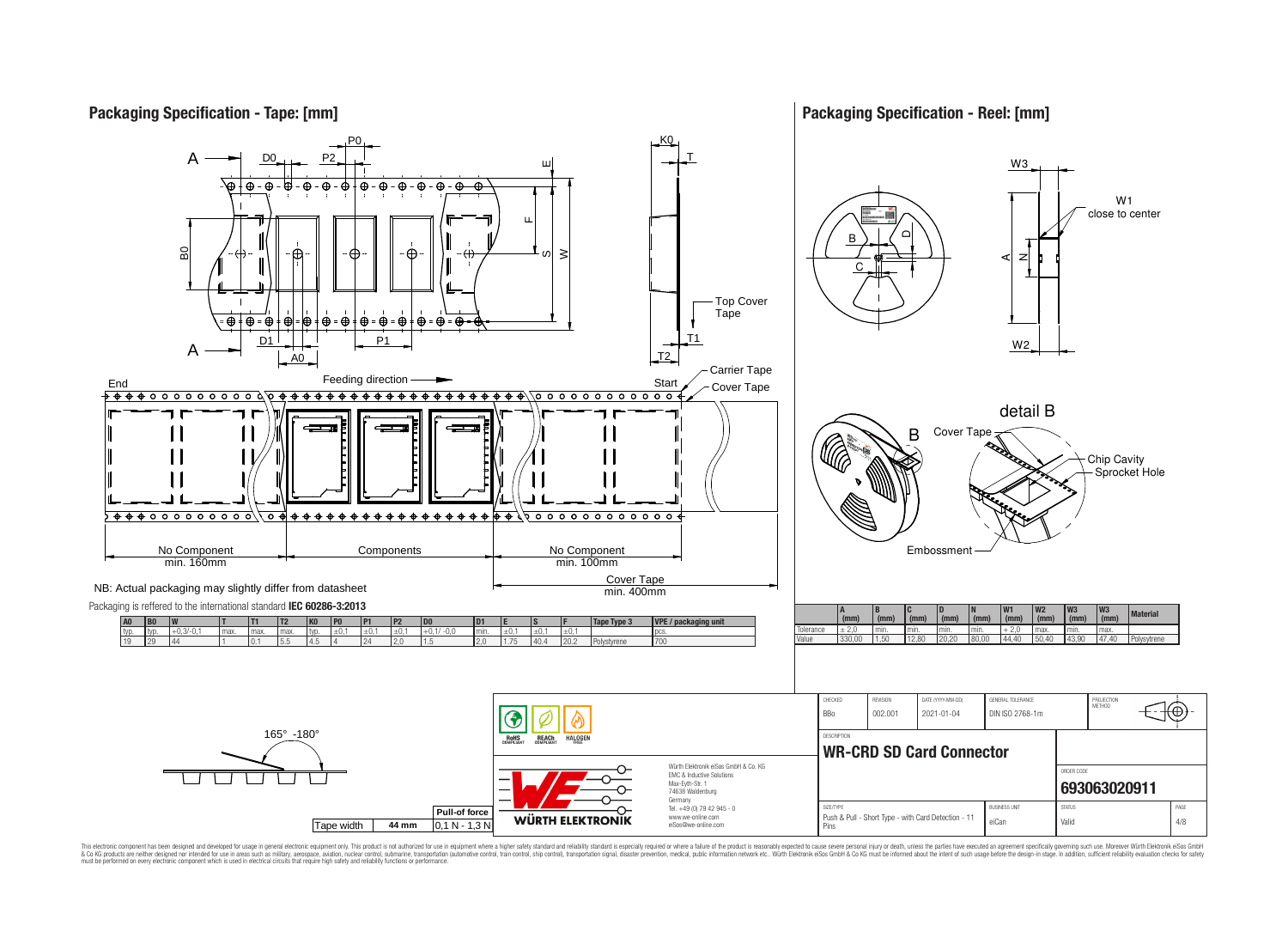

#### NB: Actual packaging may slightly differ from datasheet

| $L_{\odot}$ (mm) | $W_{\cap}$ (mm) | $Hc$ (mm) | No. of reel<br>outer packaging | <b>Packaging</b><br>Unit. | Material     |
|------------------|-----------------|-----------|--------------------------------|---------------------------|--------------|
| typ              | i lvl           | l TVI     | Tree.                          | - I UUJ                   |              |
| 355              | 355             | 330       |                                | 4200                      | <b>Paper</b> |

|                                                                  |                                                                                                                     | CHECKED<br>BBo                                        | REVISION<br>002.001 | DATE (YYYY-MM-DD)<br>2021-01-04                     | GENERAL TOLERANCE<br>DIN ISO 2768-1m |                        | PROJECTION<br>METHOD | .⊤⊕۰        |
|------------------------------------------------------------------|---------------------------------------------------------------------------------------------------------------------|-------------------------------------------------------|---------------------|-----------------------------------------------------|--------------------------------------|------------------------|----------------------|-------------|
| ROHS<br>COMPLIANT<br><b>REACH</b><br>COMPLIANT<br><b>HALOGEN</b> |                                                                                                                     | <b>DESCRIPTION</b><br><b>WR-CRD SD Card Connector</b> |                     |                                                     |                                      |                        |                      |             |
|                                                                  | Würth Elektronik eiSos GmbH & Co. KG<br>EMC & Inductive Solutions<br>Max-Eyth-Str. 1<br>74638 Waldenburg<br>Germany |                                                       |                     |                                                     |                                      | ORDER CODE             | 693063020911         |             |
| WÜRTH ELEKTRONIK                                                 | Tel. +49 (0) 79 42 945 - 0<br>www.we-online.com<br>eiSos@we-online.com                                              | SIZE/TYPE<br>Pins                                     |                     | Push & Pull - Short Type - with Card Detection - 11 | <b>BUSINESS UNIT</b><br>eiCan        | <b>STATUS</b><br>Valid |                      | PAGE<br>5/8 |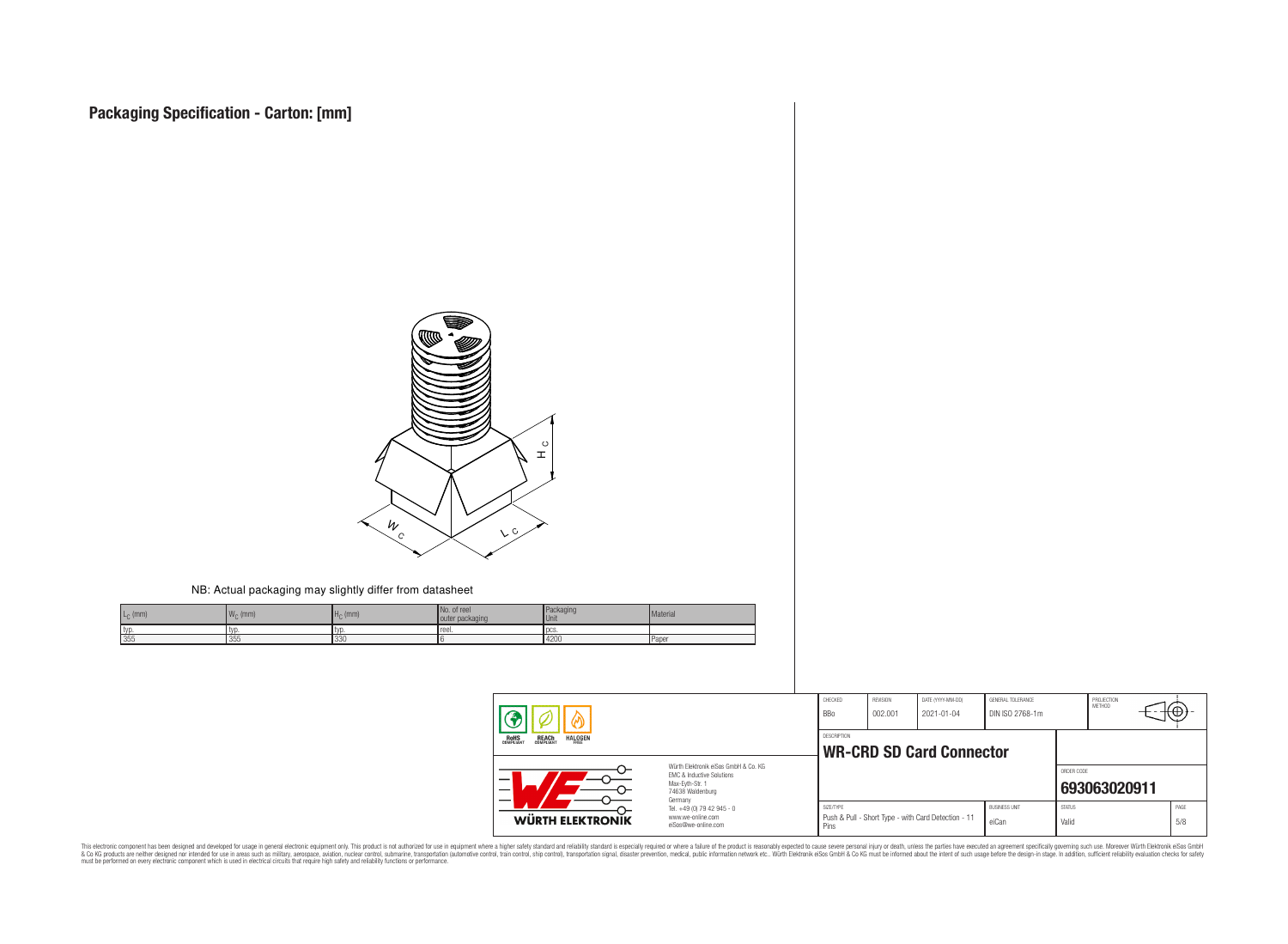# **Classification Reflow Profile for SMT components:**



# **Classification Reflow Soldering Profile:**

| <b>Profile Feature</b>                              |                    | <b>Value</b>                     |
|-----------------------------------------------------|--------------------|----------------------------------|
| <b>Preheat Temperature Min</b>                      | 's min             | 150 °C                           |
| <b>Preheat Temperature Max</b>                      | <sup>I</sup> s max | 200 °C                           |
| Preheat Time $t_s$ from $T_{s,min}$ to $T_{s,max}$  | $t_{s}$            | $60 - 120$ seconds               |
| Ramp-up Rate $(T_1$ to $T_p$ )                      |                    | 3 °C/ second max.                |
| <b>Liquidous Temperature</b>                        | Ъ.                 | 217 °C                           |
| Time t <sub>1</sub> maintained above T <sub>1</sub> | Ţ.                 | 60 - 150 seconds                 |
| Peak package body temperature                       | $T_{p}$            | $T_n \leq T_c$ , see Table below |
| Time within 5°C of actual peak<br>temperature       | $t_{p}$            | $20 - 30$ seconds                |
| Ramp-down Rate $(T_P$ to $T_I$ )                    |                    | $6^{\circ}$ C/ second max.       |
| Time 25°C to peak temperature                       |                    | 8 minutes max.                   |

refer to IPC/ JEDEC J-STD-020E

# **Package Classification Reflow Temperature (T<sup>c</sup> ):**

| <b>Properties</b>                                                    | Volume mm <sup>3</sup><br>$350$ | Volume mm <sup>3</sup><br>350-2000 | Volume mm <sup>3</sup><br>>2000 |
|----------------------------------------------------------------------|---------------------------------|------------------------------------|---------------------------------|
| <b>PB-Free Assembly   Package Thickness</b><br>$< 1.6$ mm            | 260 °C                          | 260 °C                             | 260 °C                          |
| <b>PB-Free Assembly   Package Thickness  </b><br>$1.6$ mm $- 2.5$ mm | 260 °C                          | 250 °C                             | 245 °C                          |
| <b>PB-Free Assembly   Package Thickness  </b><br>$>2.5$ mm           | 250 °C                          | 245 °C                             | 245 °C                          |

refer to IPC/ JEDEC J-STD-020E

|                                                                                                                          |                                                                                   | CHECKED<br><b>BBo</b> | <b>REVISION</b><br>002.001 | DATE (YYYY-MM-DD)<br>2021-01-04                     | GENERAL TOLERANCE<br>DIN ISO 2768-1m |                        | PROJECTION<br>METHOD |             |
|--------------------------------------------------------------------------------------------------------------------------|-----------------------------------------------------------------------------------|-----------------------|----------------------------|-----------------------------------------------------|--------------------------------------|------------------------|----------------------|-------------|
| <b>REACH</b><br>COMPLIANT<br><b>HALOGEN</b><br><b>ROHS</b><br>COMPLIANT                                                  |                                                                                   | DESCRIPTION           |                            | <b>WR-CRD SD Card Connector</b>                     |                                      |                        |                      |             |
| Würth Flektronik eiSos GmbH & Co. KG<br><b>EMC &amp; Inductive Solutions</b><br>–<br>Max-Eyth-Str. 1<br>74638 Waldenburg |                                                                                   |                       |                            |                                                     |                                      | ORDER CODE             | 693063020911         |             |
| WÜRTH ELEKTRONIK                                                                                                         | Germany<br>Tel. +49 (0) 79 42 945 - 0<br>www.we-online.com<br>eiSos@we-online.com | SIZE/TYPE<br>Pins     |                            | Push & Pull - Short Type - with Card Detection - 11 | <b>BUSINESS UNIT</b><br>eiCan        | <b>STATUS</b><br>Valid |                      | PAGE<br>6/8 |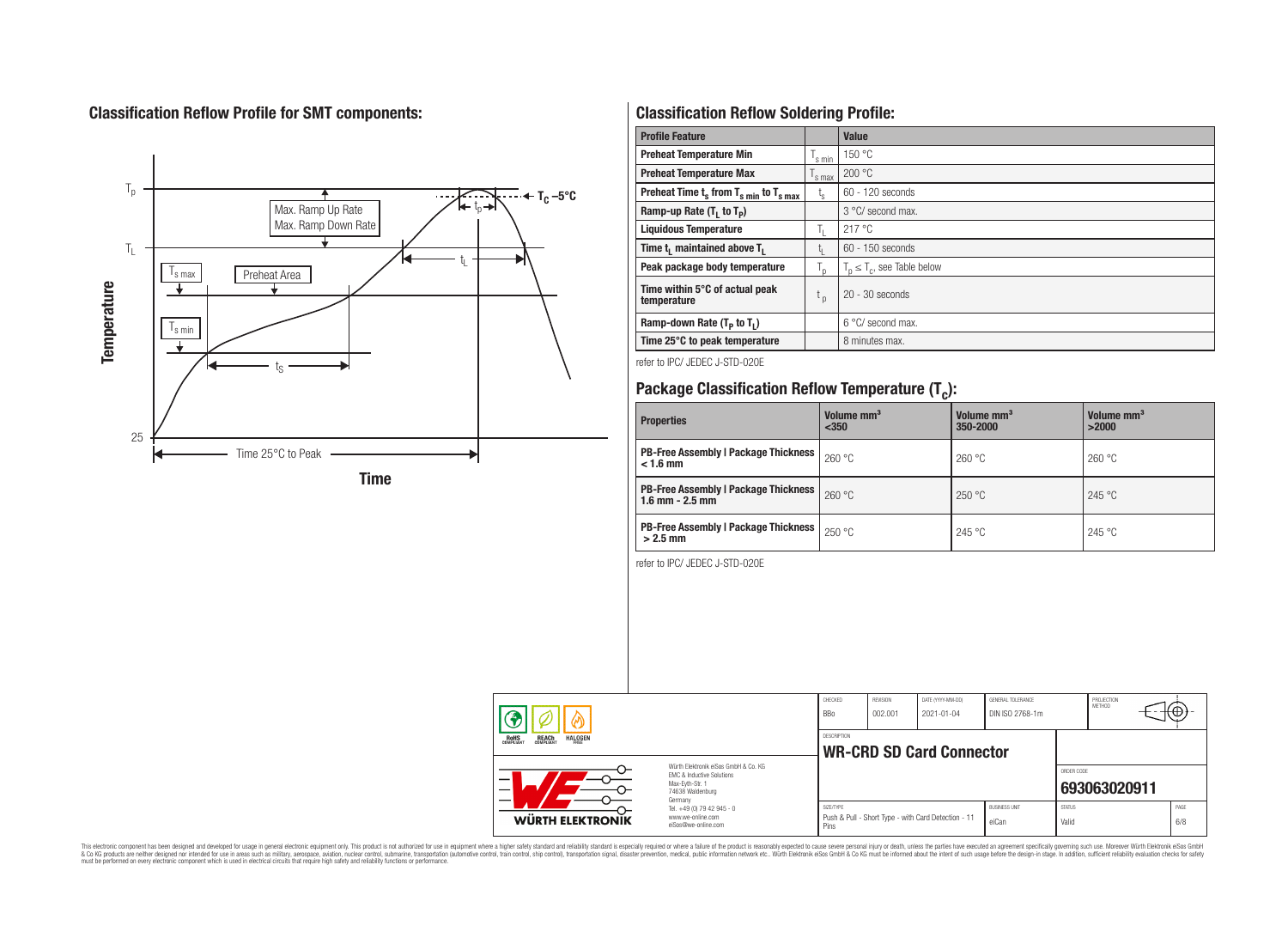# **Cautions and Warnings:**

## **The following conditions apply to all goods within the product series of the Connectors of Würth Elektronik eiSos GmbH & Co. KG:**

#### **General:**

- This mechanical component is designed and manufactured for use in general electronic equipment.
- Würth Elektronik must be asked for written approval (following the PPAP procedure) before incorporating the components into any equipment in fields such as military, aerospace, aviation, nuclear control, submarine, transportation (automotive control, train control, ship control), transportation signal, disaster prevention, medical, public information network, etc. where higher safety and reliability are especially required and/or if there is the possibility of direct damage or human injury.
- Mechanical components that will be used in safety-critical or high-reliability applications, should be pre-evaluated by the customer.
- The mechanical component is designed and manufactured to be used within the datasheet specified values. If the usage and operation conditions specified in the datasheet are not met, the component may be damaged or dissolved.
- Do not drop or impact the components, the component may be damaged.
- Prevent any damage or scratches on the component, especially on the actuator.
- Direct mechanical impact to the product shall be prevented (e.g overlapping of the PCB's).
- Würth Elektronik products are qualified according to international standards, which are listed in each product reliability report. Würth Elektronik does not warrant any customer qualified product characteristics beyond Würth Elektroniks' specifications, for its validity and sustainability over time.
- The responsibility for the applicability of the customer specific products and use in a particular customer design is always within the authority of the customer. All technical specifications for standard products do also apply to customer specific products.
- The mechanical component is designed to be used along with Würth Elektronik counterparts and tools. Würth Elektronik cannot ensure the reliability of these components while being used with other products.

#### **Product Specific:**

#### **Soldering:**

- The solder profile must comply with the technical product specifications. All other profiles will void the warranty.
- All other soldering methods are at the customers' own risk.

#### **Cleaning and Washing:**

- Washing agents used during the production to clean the customer application might damage or change the characteristics of the component, body, pins and termination. Washing agents may have a negative effect on the long-term functionality of the product.
- Using a brush during the cleaning process may deform function relevant areas. Therefore, we do not recommend using a brush during the PCB cleaning process.

#### **Potting and Coating:**

• If the product is potted in the customer application, the potting material might shrink or expand during and after hardening. Shrinking could lead to an incomplete seal, allowing contaminants into the components. Expansion could damage the components. We recommend a manual inspection after potting or coating to avoid these effects.

#### **Storage Conditions:**

- A storage of Würth Elektronik products for longer than 12 months is not recommended. Within other effects, the terminals may suffer degradation, resulting in bad solderability. Therefore, all products shall be used within the period of 12 months based on the day of shipment.
- Do not expose the components to direct sunlight.
- The storage conditions in the original packaging are defined according to DIN EN 61760-2.
- The storage conditions stated in the original packaging apply to the storage time and not to the transportation time of the components.

#### **Handling:**

- Do not repeatedly operate the component with excessive force. It may damage or deform the component resulting in malfunction.
- In the case a product requires particular handling precautions, in addition to the general recommendations mentioned here before, these will appear on the product datasheet.

These cautions and warnings comply with the state of the scientific and technical knowledge and are believed to be accurate and reliable. However, no responsibility is assumed for inaccuracies or incompleteness.

|                                                                                                                     |                                                                        | CHECKED<br><b>BBo</b>                                 | REVISION<br>002.001                                 | DATE (YYYY-MM-DD)<br>2021-01-04 | GENERAL TOLERANCE<br>DIN ISO 2768-1m |  | PROJECTION<br><b>METHOD</b> |             | ťΦ |
|---------------------------------------------------------------------------------------------------------------------|------------------------------------------------------------------------|-------------------------------------------------------|-----------------------------------------------------|---------------------------------|--------------------------------------|--|-----------------------------|-------------|----|
| <b>REACH</b><br>COMPLIANT<br><b>HALOGEN</b><br>ROHS<br>COMPLIANT                                                    |                                                                        | <b>DESCRIPTION</b><br><b>WR-CRD SD Card Connector</b> |                                                     |                                 |                                      |  |                             |             |    |
| Würth Elektronik eiSos GmbH & Co. KG<br>EMC & Inductive Solutions<br>Max-Eyth-Str. 1<br>74638 Waldenburg<br>Germany |                                                                        | ORDER CODE<br>693063020911                            |                                                     |                                 |                                      |  |                             |             |    |
| <b>WÜRTH ELEKTRONĪK</b>                                                                                             | Tel. +49 (0) 79 42 945 - 0<br>www.we-online.com<br>eiSos@we-online.com | SIZE/TYPE<br>Pins                                     | Push & Pull - Short Type - with Card Detection - 11 | <b>BUSINESS UNIT</b><br>eiCan   | <b>STATUS</b><br>Valid               |  |                             | PAGE<br>7/8 |    |

This electronic component has been designed and developed for usage in general electronic equipment only. This product is not authorized for use in equipment where a higher safety standard and reliability standard si espec & Ook product a label and the membed of the seasuch as marked and as which such a membed and the such assume that income in the seasuch and the simulation and the such assume that include to the such a membed and the such